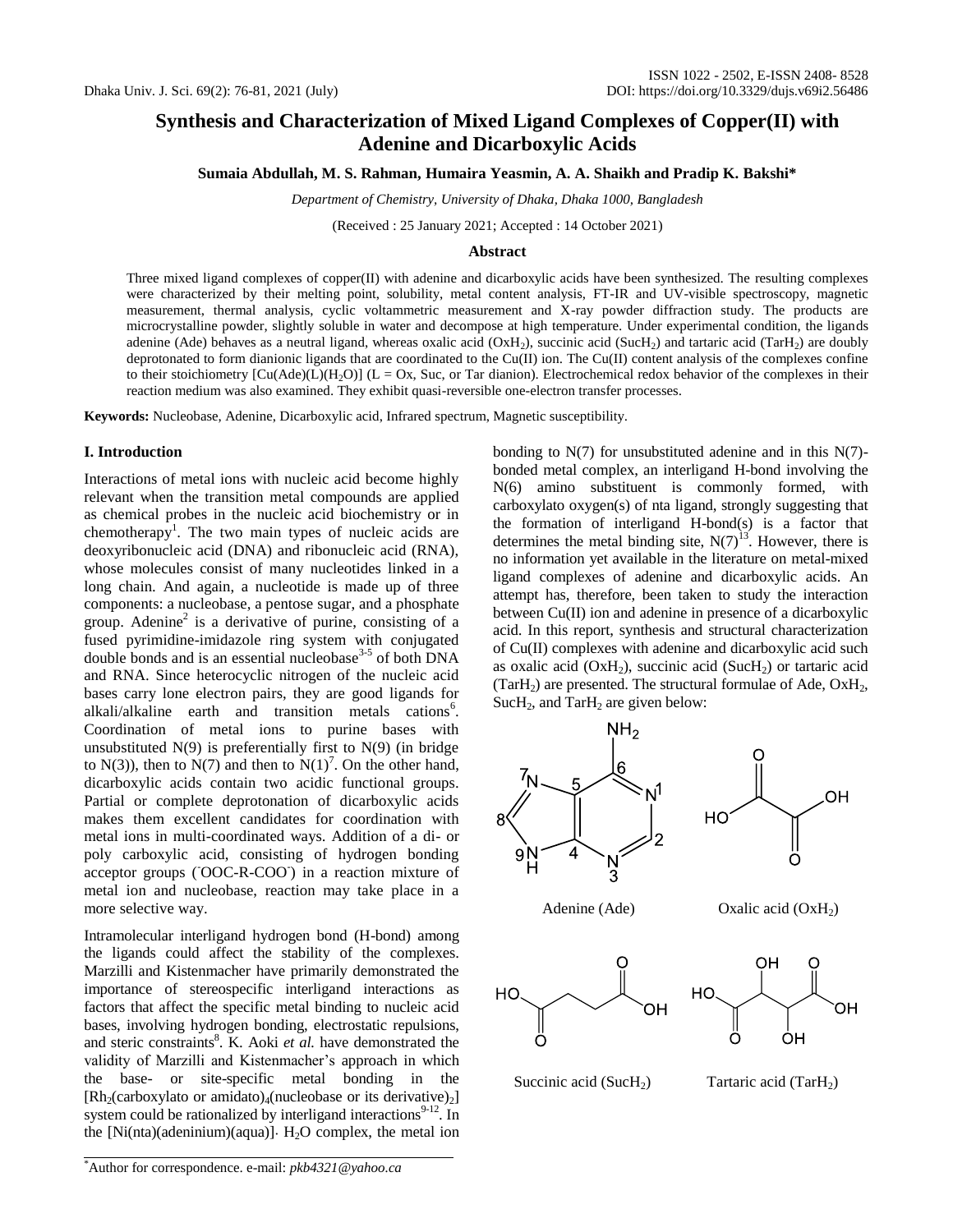## **II. Experimental**

## *Chemicals*

Adenine was procured from LOBA Chemie Pvt. Ltd., India; oxalic acid dihydrate from Uni-Chem, India; succinic acid from Thomas Baker (Chemicals) Ltd., India; tartaric acid from Sigma-Aldrich, China. Copper chloride dihydrate, hydrochloric acid, nitric acid, ammonia, and organic solvents etc., used in all synthetic and analytical work were analar grade. All chemicals were used as received.

# *Methods and Equipments*

Melting points were recorded on a SMP11 electrothermal melting point apparatus, Shimadzu, Japan. The Cu(II) content of the complexes was determined complexometrically using  $Na<sub>2</sub>EDTA.2H<sub>2</sub>O$  as the titrating agent. Infrared (IR) spectra of the complexes were recorded on a Shimadzu (Japan) Infrared Spectrometer of model IR-470 in the range of 400-4000 cm-1 using KBr pellets. The UV-visible spectra of the complexes were recorded using UV-visible recording Spectrometer, Model UV-160A, Shimadzu (Japan), in the wavelength range of 200-600 nm using water as the reference solvent. Magnetic susceptibility of the complexes was determined by the SHERWOOD SCIENTIFIC Magnetic Susceptibility Balance (M.S.B.), Cambridge, England, Model: Magway MSB Mk1. The quasi-static thermogravimetric (QSTG) analysis was carried out in a CARBOLITE calibrated muffle furnace of the type CWF 11/5. The thermo-gravimetric analysis (TGA) of the complexes was carried out with TGA-50 analyzer, Shimadzu (Japan) in the temperature range from  $20^{\circ}$ C to 700°C under nitrogen at a flow rate of 20 mL/min and at a heating rate of  $10^{\circ}$ C/min. The differential scanning calorimetry (DSC) was performed on a Shimadzu Thermal Analyzer DT-40. Samples were placed in sealed aluminum pans and heated under nitrogen flow (20 mL/min) at a

heating rate of  $10^{\circ}$ C/min from  $50^{\circ}$ C to  $550^{\circ}$ C. An empty pan was used as a reference. Cyclic voltammetric measurement of the complexes was done using CH 620D Electroanalyzer and in Pyrex glass micro cell with a Teflon cap. Three electrode system, GCE as the working electrode, Ag/AgCl (satd. KCl) as the reference electrode and platinum wire as the counter electrode was employed for cyclic voltammetric investigation. Powder X-ray diffraction photograph of a complex was recorded in a PHILIPS PW-1830 X-ray generator equipped with XDC-700 Guinier-Hägg camera, using nickel filtered CuK<sub>a</sub> radiation ( $\lambda$  = 1.540981 Å).

# *Synthesis of Complexes*

Mixed ligands complexes of copper(II) (adenine-aquadicarboxylato-Cu(II)) were synthesized in aqueous/or methanolic solution and at ambient conditions. Aqueous/or methanolic solutions of copper(II) chloride dihydrate, adenine and dicarboxylic acid in 1:1:1 molar ratio were prepared by dissolving the requisite amount of them in minimum volume of hot distilled water/or methanol separately, mixed together and kept the resulting solution at ambient conditions for reaction. The products formed were isolated by filtration, washed with water, and dried in a desiccator over blue silica gel. A summarized synthetic procedure is given in Table1.

#### **III. Results and Discussion**

All complexes are air-stable and non-hygroscopic at ambient conditions. The empirical formulae of the complexes have been established on the basis of their Cu(II) contents. The products are microcrystalline in nature and slightly soluble in water. Some of their physical properties viz. yield, colour, melting point, Cu(II) contenthave been studied and are tabulated in Table 2.

| Table 1. Nominal composition of reactants used for the preparation of complexes. |  |  |  |  |
|----------------------------------------------------------------------------------|--|--|--|--|
|----------------------------------------------------------------------------------|--|--|--|--|

| Dicarboxylic acids    | CuCl <sub>2</sub> .2H <sub>2</sub> O | Adenine                             | Acid                                  | pH  | Complexes                          |
|-----------------------|--------------------------------------|-------------------------------------|---------------------------------------|-----|------------------------------------|
| Oxalic acid           | $0.6912$ g in<br>10 mL $H2O$         | $0.5447$ g in<br>$80 \text{ mL H}2$ | $0.5026$ g in<br>$20 \text{ mL } H2O$ | 2.0 | $[Cu(C_5H_5N_5)(C_2O_4)(H_2O)]$    |
| Succinic acid         | $0.5215$ g in<br>$5 \text{ mL } H2O$ | $0.4045$ g in<br>$60$ mL $H2O$      | $0.3513$ g in<br>$20 \text{ mL } H2O$ | 3.5 | $[Cu(C_5H_5N_5)(C_4H_4O_4)(H_2O)]$ |
| Tartaric acid         | $0.1743$ g in<br>10 mL MeOH          | $0.1362$ g in<br>175 mL MeOH        | $0.1585$ g in<br>20 mL MeOH           | 1.5 | $[Cu(C_5H_5N_5)(C_4H_4O_6)(H_2O)]$ |
| $M_2OII = M_2$ thonal |                                      |                                     |                                       |     |                                    |

MeOH = Methanol

## **Table 2. Metal content and some physical properties of the complexes.**

| Compounds                        | Yield* /% | Colour       | m.p. $\mathcal{C}^{\circ}$ | Metal content /% |
|----------------------------------|-----------|--------------|----------------------------|------------------|
| [Cu(Ade)(Ox)(H <sub>2</sub> O)]  | 38.1      | Sky blue     | $156$ (d)                  | 20.13 (20.72)    |
| [Cu(Ade)(Suc)(H <sub>2</sub> O)] | 62.6      | Dark green   | 195(d)                     | 20.76 (18.98)    |
| [Cu(Ade)(Tar)(H <sub>2</sub> O)] | 59.0      | Bluish green | >250                       | 18.75 (17.42)    |

Ade =  $C_5H_5N_5$ , Ox =  $C_2O_4^2$ , Suc =  $C_4H_4O_4^2$  and Tar =  $C_4H_4O_6^2$ . \*The percentage of yield was calculated on the basis of Cu(II) content. =decomposition temperature. The calculated metal contents are in parentheses.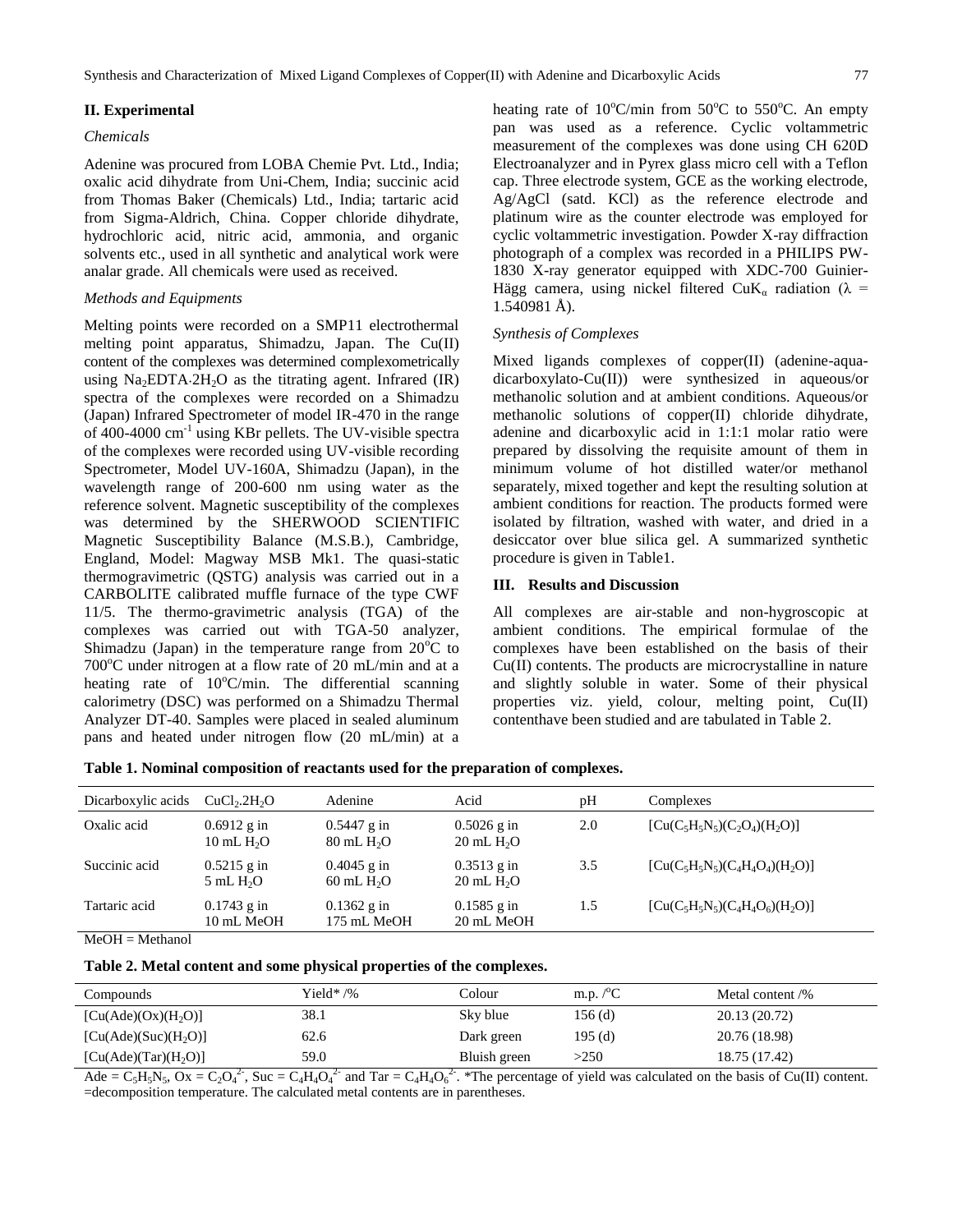| Compounds                        | $U(O-H)$   | $v(N-H)$   | $v(>=0)$   | $v( > COO-)$     | $v(C=N)$   | $v(C-N)$   | $\nu(M-N)$ | $v(M-O)$   |
|----------------------------------|------------|------------|------------|------------------|------------|------------|------------|------------|
|                                  | $/cm^{-1}$ | $/cm^{-1}$ | $/cm^{-1}$ | /cm <sup>-</sup> | $/cm^{-1}$ | $/cm^{-1}$ | $/cm^{-1}$ | $/cm^{-1}$ |
| Adenine                          |            | 3297-3119  |            |                  | 1672       | 1150       |            |            |
| OxH <sub>2</sub>                 | 3500-3000  |            | 1685       |                  |            |            |            |            |
| Such <sub>2</sub>                | 3350-2537  |            | 1727, 1691 |                  |            |            |            |            |
| TarH <sub>2</sub>                | 3650-3000  |            | 1736       |                  |            |            |            |            |
| [Cu(Ade)(Ox)(H <sub>2</sub> O)]  | 3330-3175  |            |            | 1661, 1461       | 1550       | 1321       | 506        | 430        |
| [Cu(Ade)(Suc)(H <sub>2</sub> O)] | 3331-3190  |            |            | 1646, 1464       | 1604       | 1343       | 576        | 440        |
| [Cu(Ade)(Tar)(H <sub>2</sub> O)] | 3370-2755  |            |            | 1660, 1462       | 1604       | 1319       | 560        | 425        |

**Table 3.Tentative assignments<sup>14</sup> of IR bands of adenine, dicarboxylic acids and their Cu(II) complexes.**

## *IR Spectral Analysis*

The prominent infrared spectral data of adenine, dicarboxylic acids and their Cu(II) complexes are presented in Table 3. The band assignments have been done on the basis of literature survey.

The broad peak(s) in the region  $3650-2537$  cm<sup>-1</sup> indicates the presence of O-H, N-H and C-H groups from inorganic/organic moieties. This broadening of the peak is as a consequence of peaks resulting from different merging groups as well as their interaction within. Formation of hydrogen bonding also results in broadened of O-H and N-H stretchings vibrations bands. In comparison with the spectra of ligands, their Cu(II) complexes show various vibrational frequencies at different positions and intensities indicating that the ligands are coordinated with Cu(II) ion. The characteristic i.r. band of carboxylic acid group observed at 1685-1736 cm<sup>-1</sup> in the spectrum of free dicarboxylic acids, is absent in the spectra of their complexes. It supports that dicarboxylic acids are doubly deprotonated before coordination with metal ions in the complexes. The ligated - COO<sup>-</sup> vibrates at about 1660 and 1462  $cm^{-1}$  in the spectra of the complexes. The peak separations between  $v_{\text{asym}}$ (-COO) and  $v_{sym}$ (-COO<sup>-</sup>) are found ~198 cm<sup>-1</sup> which supported bisbidentate coordination modes of carboxylate groups. The C=N peak appearing in the ligand at  $1672 \text{ cm}^{-1}$  is shifted to 1550-1604  $\text{cm}^{-1}$  in the complexes. The shift of  $\nu(\text{C=N})$ frequency values suggests that coordination between the Cu(II) and the adenine possibly occurs through imidazolyl nitrogen N(7) atom of the ligand.

The  $\upsilon$ (Cu-N) and  $\upsilon$ (Cu-O) vibrations of weak intensity appear in the region of 576-425 cm<sup>-1</sup>. The tetrahedral  $Cu(II)$ ion is build up possibly through dicarboxylate oxygens that occupy two of the four directional positions, an adenine ligand at the another directional position through the N(7) site, and the remaining tetrahedral directional position is occupied by a water molecule.

#### *UV-vis Spectral Analysis*

All three complexes are slightly soluble in water at room temperature. Their aqueous solutions were used for recording their electronic spectra. The spectral data of the complexes are tabulated in Table 4. The UV-visible spectral investigation shows that the complexes show an intense absorption band at ~300 nm due to  $\pi \rightarrow \pi^*$  and/or n $\rightarrow \pi^*$ electronic transitions. Due to poor solubility in water the complexes do not show any band in the visible region.

# **Table 4.Electronic spectral data of the studied compounds.**

| Complexes                        | $\lambda$ /nm |  |
|----------------------------------|---------------|--|
| [Cu(Ade)(Ox)(H <sub>2</sub> O)]  | 302           |  |
| [Cu(Ade)(Suc)(H <sub>2</sub> O)] | 308           |  |
| [Cu(Ade)(Tar)(H <sub>2</sub> O)] |               |  |

#### *Magnetic Susceptibility Measurement*

Magnetic measurements of the complexes were carried out, and the results are gathered in Table 5. The observed magnetic moment ( $\mu_{eff}$ ) of Cu(II) complexes are in the ranges of 1.60-1.64 BM correspond to the presence of one unpaired electron. Cu(II) is a  $d^9$  cation with the *d*-electron configuration of  $t_{2g}^6 e_g^3$  irrespective of spin type as well as geometry of its complexes.



#### *Thermal Analysis*

The thermograms obtained from the quasi-static thermogravimetric analysis of the studied complexes are plotted in Fig.1 for comparison. The thermograms show that all the studied Cu(II) complexes start losing weight at around 50°C. Total weight loses up to  $150^{\circ}$ C are registered 6.38% for  $\lbrack Cu(Ade)(Ox)(H_2O) \rbrack$ , 5.78% for  $\lbrack Cu(Ade)(Suc)(H_2O) \rbrack$ and  $5.41\%$  for  $[Cu(Ade)(Tar)(H<sub>2</sub>O)],$  corresponds to the removal of coordinately bonded water molecule from the complexes.

**Table 5. Magnetic measurement data of the studied complexes at 32<sup>o</sup>C.**

| Complexes                        | $\cup$ Bal | cm  | m, g   | ĸ   | Ro    | $10^{-8}$<br>C.G.S.<br>unit<br>$\chi_{\alpha} \chi$ | $\mu_{\text{eff}}$ , BM |
|----------------------------------|------------|-----|--------|-----|-------|-----------------------------------------------------|-------------------------|
| [Cu(Ade)(Ox)(H <sub>2</sub> O)]  | 0.9963     | 2.3 | 0.0923 | 105 | $-34$ | 345.09                                              | 1.63                    |
| [Cu(Ade)(Suc)(H <sub>2</sub> O)] | 0.9927     | ററ  | 1.1358 | 154 | $-34$ | 302.34                                              | 1.60                    |
| [Cu(Ade)(Tar)(H <sub>2</sub> O)] | 0.9954     | 2.0 | 1355   | 164 | $-35$ | 292.38                                              | 1.64                    |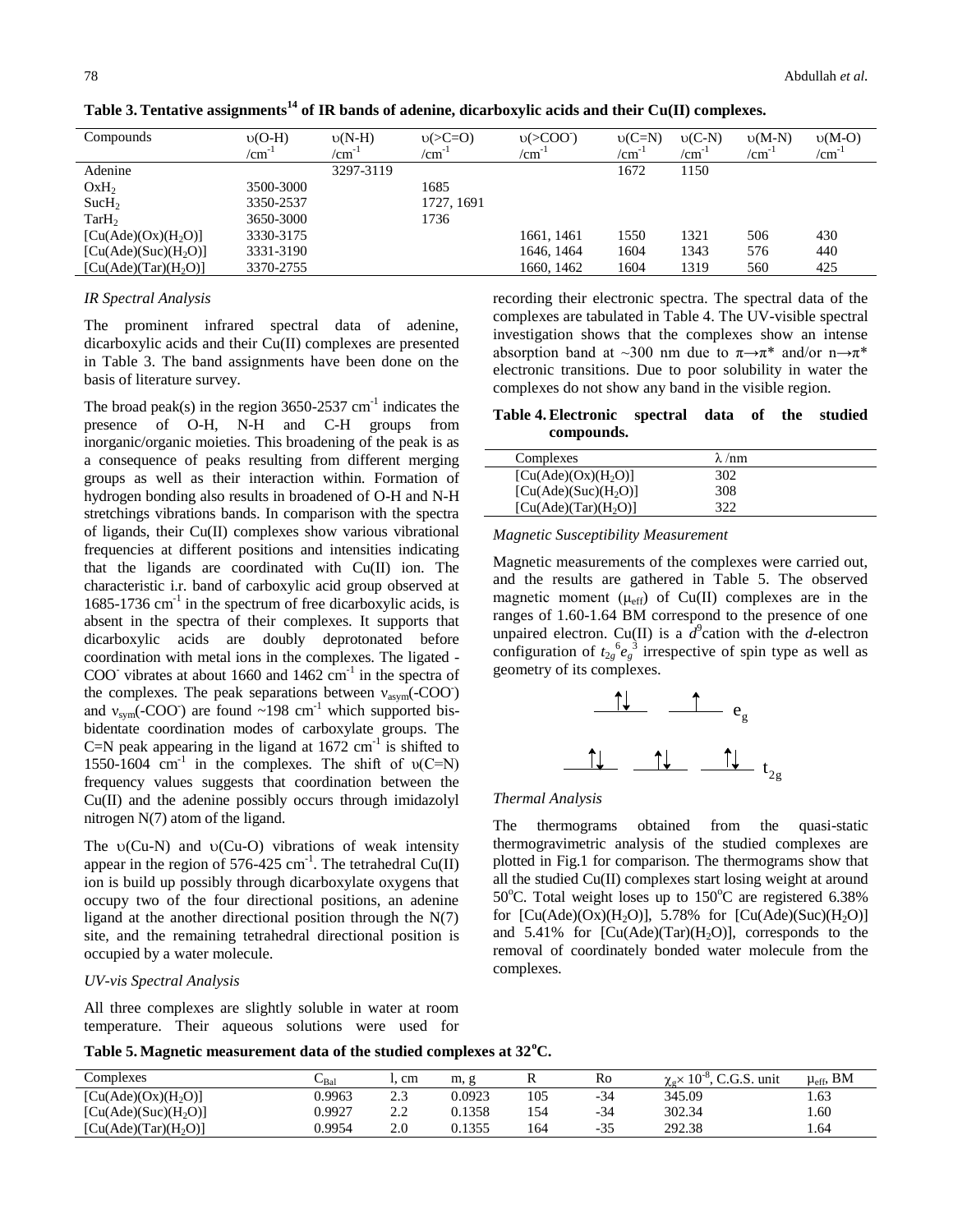Beyond that, the process of decomposition is relatively rapid and occurs in several steps suggesting that the ligands are lost in fragments. In spite of different colour of the products, the thermal decomposition of all three Cu(II) complexes ends in a black residue and attain a constant weight at about  $400-450^{\circ}$ C. The residues are being identified as CuO by their chemical analysis. The overall weight loss observed is about 77%, comparable with theoretical mass value. The way of the thermal decomposition of  $[Cu(Ade)(L)(H_2O)]$  (L = Ox, Suc, or Tar dianion) is as follows:



**Fig. 1.** QSTG graph of  $[Cu(Ade)(L)(H_2O)]$  ( $L = Ox$ , Suc, or Tar dianion).

The thermogravimetric analyses (TGA) of these complexes were also performed. A similar trend of thermal behavior of above complexes is observed. The differential scanning calorimetric (DSC) analysis shows that the decomposition processes are both endothermic and exothermic in nature.

## *Cyclic Voltammetric Study*

Electrochemical behavior of Cu(II), and Cu(II) with adenine and dicarboxylic acid ligands at 1:1:1 molar ratio in 0.1 M KCl aqueous solution at GCE have been studied. The cyclic voltammogram (CV) of Cu(II) in 0.1 M KCl solution with scan rate of  $100 \text{ mVs}^{-1}$  within the potential window of 750 mV to -1000 mV is shown in Fig. 2(solid line). In the forward scan, the voltammogram exhibits two cathodic peaks,  $i_{pc1}$  and  $i_{pc2}$  at about 180.45 mV and -395.87 mV respectively, as well as in the reverse scan two anodic peaks, *ipa*<sup>1</sup> and *ipa*<sup>2</sup> at about 235.39 mV and -70.50 mV, are observed separately. Two cathodic peaks correspond to the reduction of  $Cu(II)$  to  $Cu(I)$  and  $Cu(I)$  to  $Cu(0)$  species while the two anodic peaks are due to the oxidation of  $Cu(0)$  to  $Cu(I)$  and  $Cu(I)$  to  $Cu(II)$  species. This behavior apparently reveals that the electrode system follows two step one-electron transfer electrode processes. These findings are in good agreement with the previous studies $15$ . The variation of peak current with the square root of scan rate over the whole scan range demonstrates that the redox processes are diffusion controlled. Anodic peak and cathodic peak current ratio and the peak potential separation suggest that the  $Cu(II)/Cu(I)$  couple (corresponds to first

pair) is reversible and the  $Cu(I)/Cu(0)$  (corresponds to second pair) is quasi-reversible redox system.

In presence of Ade and  $SucH_2$  ligands at 1:1:1 molar ratio  $(Cu(II):Ade:SucH<sub>2</sub>)$ , the voltammogram of  $Cu(II)$  was recorded in the identical condition and the obtained voltammogram is shown in Fig. 2(short dash). It is interesting that CV for the mixture exhibits only one cathodic peak (around -400 mV) and two anodic peaks (around 280 mV and -180 mV). Although the CVs for Ade  $(dash)$  and  $Such2(dash dot)$  showed no peaks in the identical experimental conditions. The peak currents and the peak potentials of  $Cu(II)$  are shifted in presence of ligands relative to those of its free state, indicating metalligand interactions take place in the reaction medium. The peak potential separation increases with increasing scan rate (Fig. 3) because of quasi-reversible redox processes. The anodic peak associated with the oxidation process is intense indicates the oxidation of copper is greatly facilitated in the presence of Ade and SucH<sub>2</sub> molecule.

CVs of Cu(II) ion, and Cu(II) in presence of Ade and  $OxH<sub>2</sub>$ (Fig. 4), or Cu(II) ion, and Cu(II) along with Ade and  $TarH<sub>2</sub>$  (Fig. 5) at identical experimental condition are also recorded and similar behavior is observed.



**Fig. 2.** Cyclic voltammograms of Cu(II)(solid), adenine(dash), succinic acid(dash dot), and Cu(II)-ligands mixture(short dash) solution in KCl solution at the scan rate  $100 \text{ mVs}^{-1}$ .



**Fig. 3.** Cyclic voltammograms of Cu(II) in presence of adenine and succinic acid at different scan rates 25(dash), 50(dash dot), 75(dot), 125(short dash) and 150(solid)  $mVs^{-1}$ .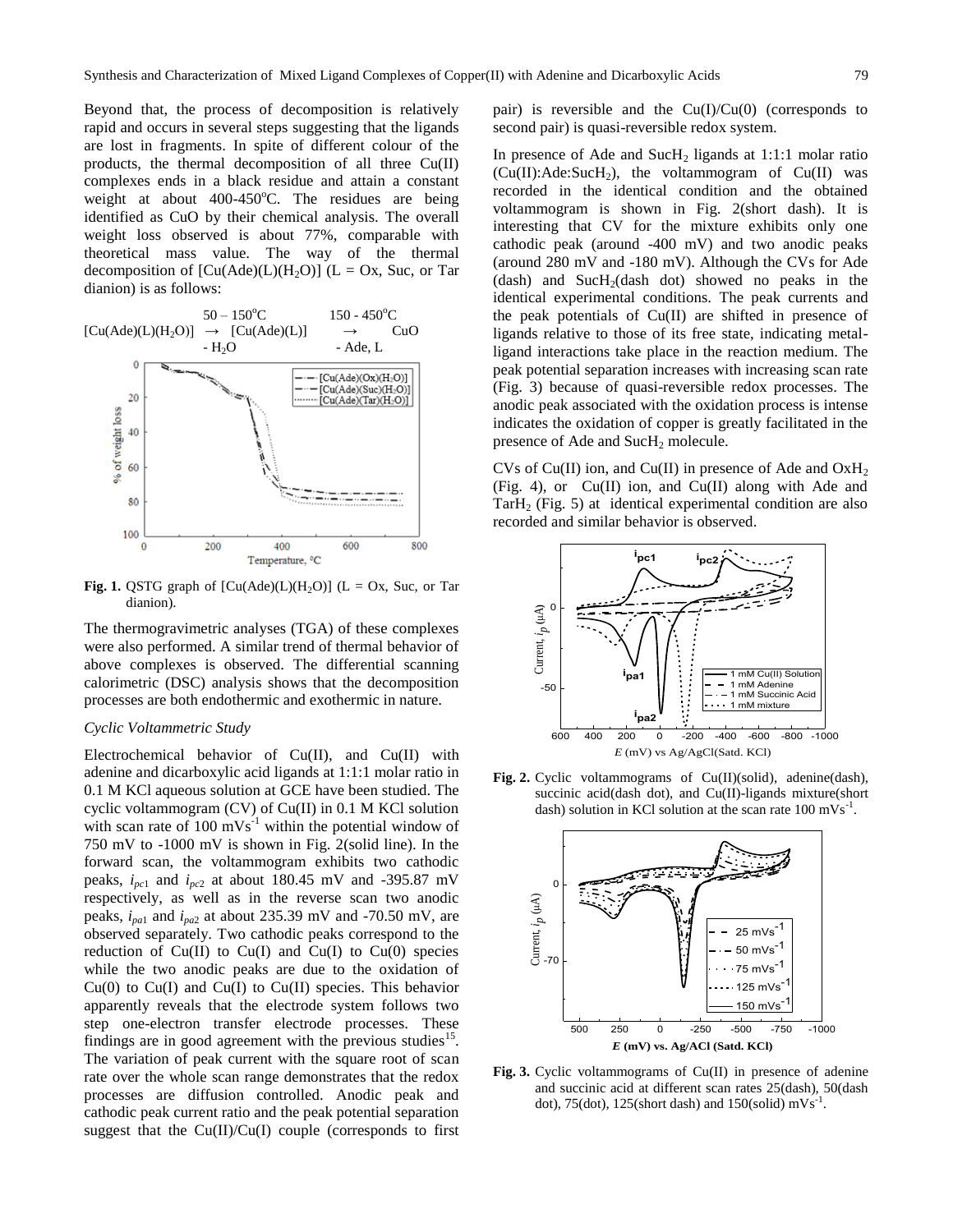

**Fig. 4.** Cyclic voltammograms of Cu(II)(solid), adenine(dash), oxalic acid(dash dot), and Cu(II)-ligands mixture(short dash) solution in KCl solution at the scan rate  $100 \text{ mVs}^1$ .



Fig. 5. Cyclic voltammograms of Cu(II)(solid), adenine(dash), tartaric acid(dash dot), and Cu(II)-ligands mixture(short dash) solution in KCl solution at the scan rate  $100 \text{ mVs}^{-1}$ .



**Fig. 6.** X-ray powder diffraction of  $\text{[Cu(Ade)(Suc)(H<sub>2</sub>O)]}.$ 

#### *X-ray Powder Diffraction Studies*

The X-ray powder diffraction of only  $[Cu(Ade)(Suc)(H_2O)]$ complex shows a few observable weak diffraction lines (Fig. 6). The *d*-values of them were calculated. These are presented in Table 6. The cause of showing a few weak lines is that either the complex belongs to a high symmetry crystal system, or it is a poorly crystallin solid which do not diffract well.

**Table 6. The** *d***-values calculated from powder X-ray diffraction of [Cu(Ade)(Suc)(H2O)].**

| Relative intensity | $l$ /mm | $A$ <sup>o</sup> | Calcd. $d/\text{A}$ |
|--------------------|---------|------------------|---------------------|
| Strong             | 24.43   | 7.16             | 6.18                |
| Medium             | 32.51   | 9.52             | 4.66                |
| Weak               | 36.95   | 10.82            | 4.10                |

## **IV. Conclusion**

Reaction of copper(II) with adenine and a dicarboxylic acid like oxalic acid, succinic acid or tartaric acid in aqueous/methanol medium yielded complexes with the proposed formula of  $[Cu(Ade)(L)(H_2O)]$  (L = Ox, Suc or Tar dianions). Investigation of their physico-chemical properties indicates that adenine act as a neutral ligand and dicarboxylic acids act as bidentate anionic ligand after doubly deprotonation. Adenine is coordinated with Cu(II) through N(7) of its imidazolyl ring nitrogen, dicarboxylate anions through carboxylate oxygens and probably there is also an interligand hydrogen-bonding between exocyclic  $H_2N(6)$ group with dicarboxylate anion. In major cases, adenine coordinates to metal ion through  $N(9)$  or through  $N(9)$  and N(3), and in minor cases, through N(7) and through N(3). In case of  $[Cu(Ade)(L)(H<sub>2</sub>O)]$  (where  $L = Ox$ , Suc or Tar dianions) complex the Cu(II) ion shows a coordinating behavior selective for  $N(7)$  over  $N(9)$  with adenine. This siteselectivity may be caused by interligand interactions such as hydrogen-bonding and electrostatic repulsion associated with the steric environment about the Cu(II) ion. Suitable single crystal preparation and their structural data collection is still our plan to reemphasis the hypothesis on metal ioninterligand interactions. Based on our experimental results and earlier reports, the most probable structures of the studied compounds are given below: